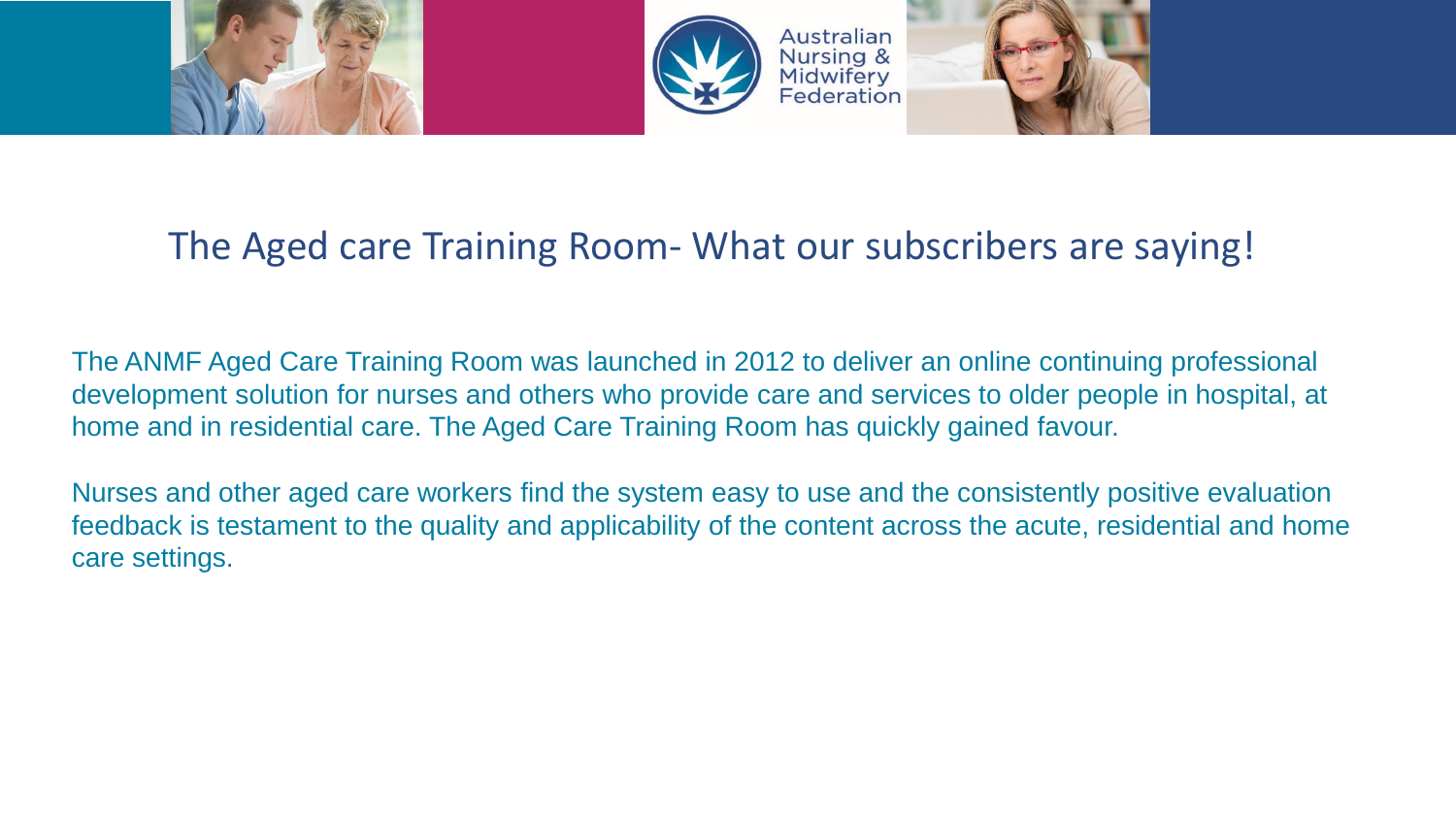





"I am a 41yr old, Enrolled Nurse & graduated 20yrs ago. Whilst reading the ANMF journal, I saw the advertisement for the ANMF Aged Care Training Room. I kept the article, then a few weeks later, made the decision to pay the minimal fee to join.

Completing my selected topics online is so convenient. There are numerous topics, which makes it easy to choose what is specific for your area of employment or interest.

The information is clear and concise. The assessments are relevant and necessary, to ensure you have understood your chosen topic. It is so rewarding to see the 'competent' result once you have finished.

You can also check your CPD hours progress. I believe this has made me more confident in my work and I feel satisfied that I am completing my required minimal 20 hours for re registration. There is always assistance if you have questions and the team is very supportive.

I highly recommend the ANMF Aged Care Training Room to Nurses who are looking for a convenient and prompt way to complete their CPD, in their own time, at their own pace, with no travel expenses, no seminar fees, just the joining fee, it really is so easy."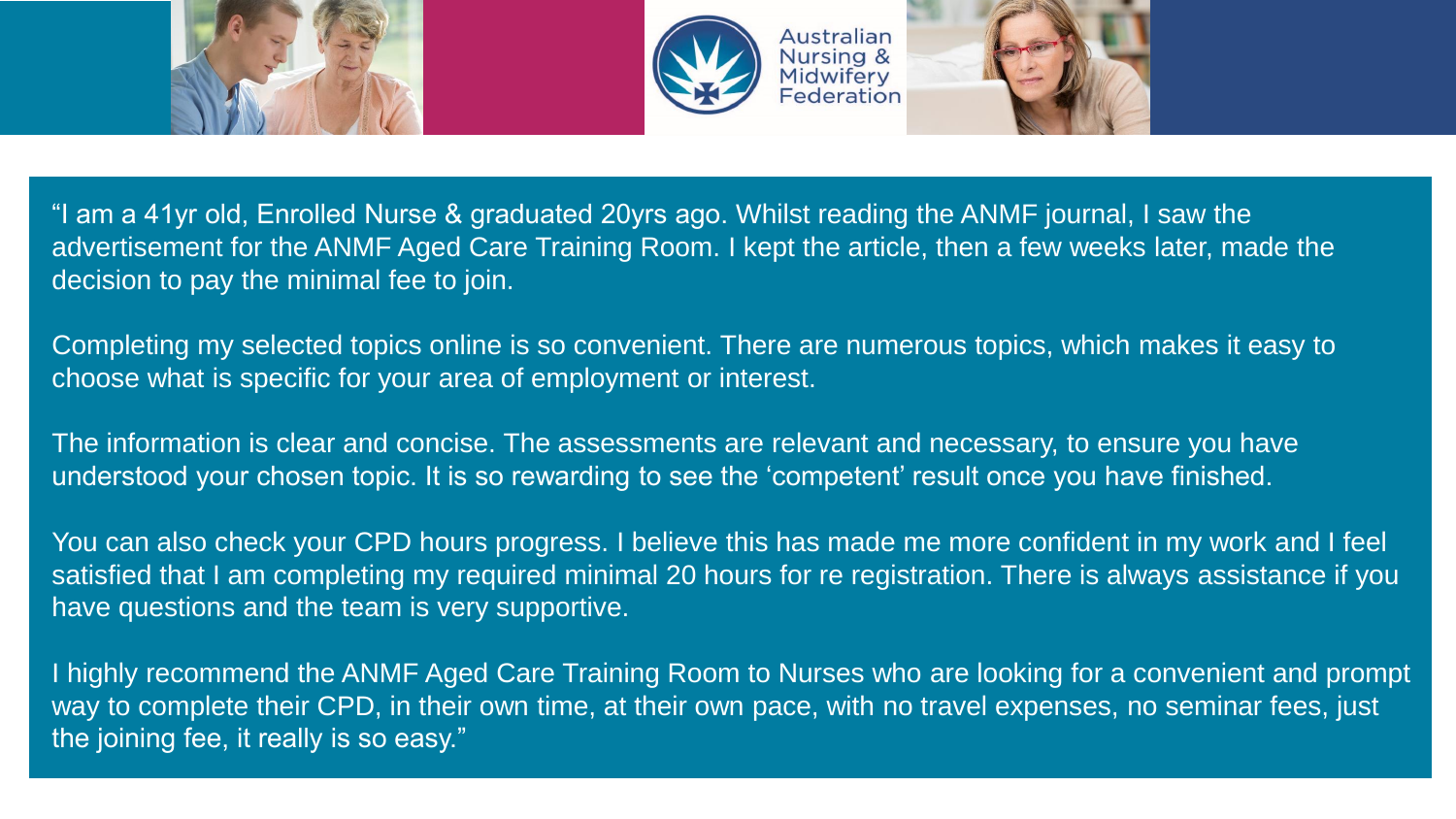



## Other ANMF ACTR subscribers say…

"I got audited a few weeks ago and didn't know what to do. The ANMF ACTR help desk people were amazing. They gave me simple instructions and were more than happy for me to call them if I needed more help...this was greatly appreciated and a huge relief"

"There are more than 60 aged care specific courses. You can wait to be automatically enrolled in the learning plan or self-enrol in any course at any time"

"The content is comprehensive and provides a great refresher"

"The extensive web based references provides additional reading to keep up to date with the latest research and guidelines"